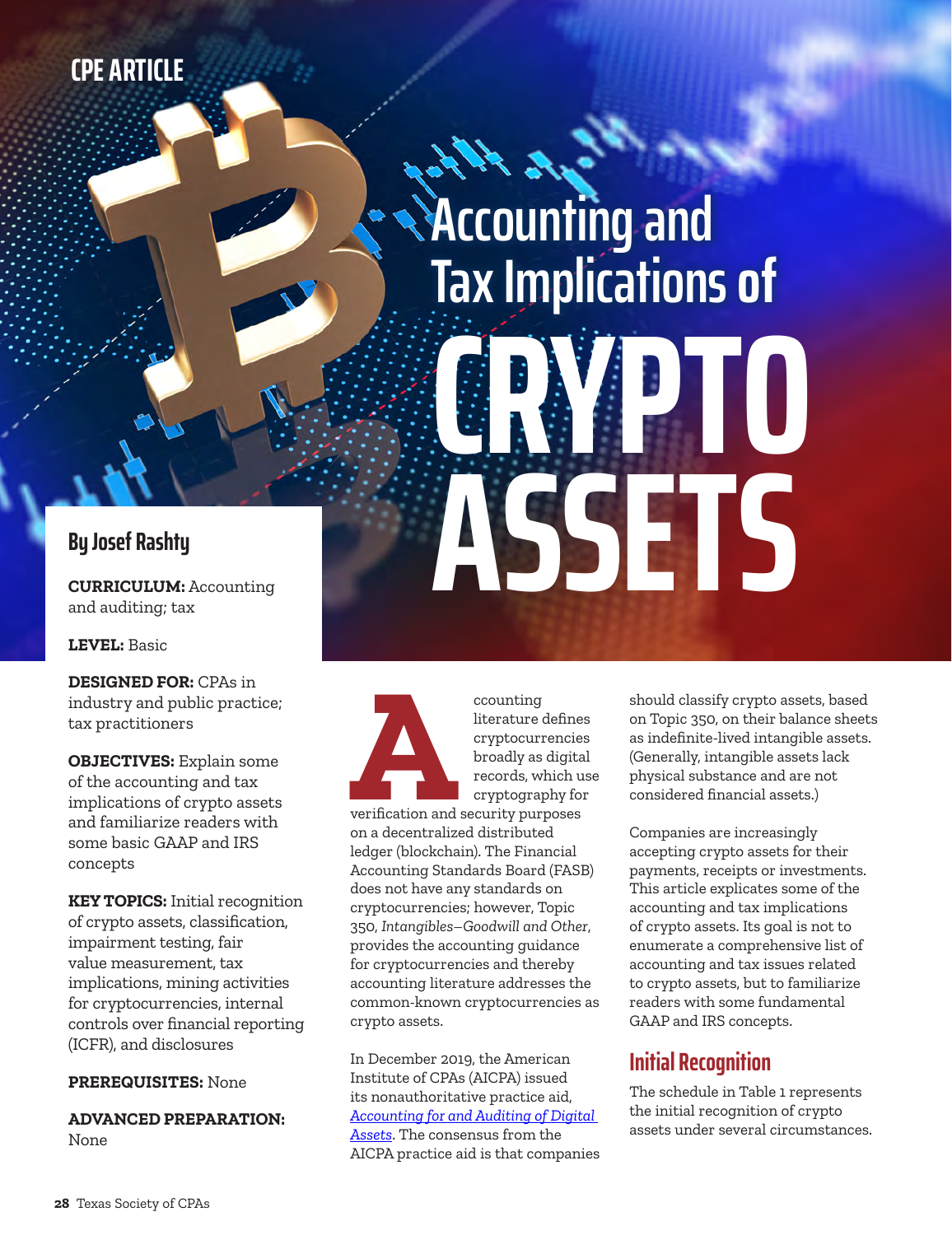| Table 1.                                                                                                                                          |                                                                                                                                                                                                                                                                                                                                                                                                                                                   |  |  |  |  |  |
|---------------------------------------------------------------------------------------------------------------------------------------------------|---------------------------------------------------------------------------------------------------------------------------------------------------------------------------------------------------------------------------------------------------------------------------------------------------------------------------------------------------------------------------------------------------------------------------------------------------|--|--|--|--|--|
| <b>Type of Transaction</b>                                                                                                                        | <b>Initial Recognition as Intangible Assets</b>                                                                                                                                                                                                                                                                                                                                                                                                   |  |  |  |  |  |
| Purchase of crypto assets using cash                                                                                                              | The fair value of the currencies that companies pay for acquisition plus any<br>transaction costs represent the cost of crypto assets.                                                                                                                                                                                                                                                                                                            |  |  |  |  |  |
| Receipt of crypto assets in exchange for<br>goods and services that companies have<br>provided to customers in the ordinary<br>course of business | These transactions are usually within the scope of ASC 606, Revenue from<br>Contracts with Customers. Companies measure any noncash consideration<br>received in a revenue transaction at a fair value, rather than the fair value of what<br>they give up at contract inception (ASC 606-10-32-21). Companies measure the<br>fair value of the crypto assets as transaction price when they have met all the<br>requirements of ASC 606-10-25-1. |  |  |  |  |  |
| Receipt of crypto assets as part of<br>business acquisition or purchase asset<br>transaction                                                      | Companies should account for the receipt of crypto assets that they have<br>acquired as part of an acquired business in accordance with ASC 805, Business<br>Combination, at their corresponding fair values.                                                                                                                                                                                                                                     |  |  |  |  |  |
| Receipt of crypto assets from a non-<br>customer in an exchange transaction for<br>nonfinancial assets                                            | Companies should account for such exchanges based on ASC 610, Gains<br>and Losses from the Derecognition of Nonfinancial Assets, to determine the<br>initial measurement of the acquired crypto assets. ASC 610-20-25-1 requires<br>that companies apply the provisions of ASC 810, Consolidation, and ASC 606,<br>Revenue from Contracts with Customers, for recognition of such transactions.                                                   |  |  |  |  |  |

# **Classification**

Companies should determine the useful life of their intangible assets as finite or indefinite life. The useful life of an intangible asset is indefinite if no legal, regulatory, contractual, competitive, economic, or other factors limit its useful life to the reporting entity. Crypto assets usually have an indefinite useful life and thereby accounting literature considers them as indefinite-lived intangible assets.

Companies do not amortize the indefinite-lived intangible assets. Instead, they test them for impairment periodically or upon a triggering event that indicates that it is more likely than not that the indefinite-lived intangible asset has been impaired. FASB provides guidance that companies should consider in assessing the impairment of their indefinite-lived intangible assets (ASC 350-30-35-18B).

# **Impairment**

The impairment test under ASC 350 is a one-step test that compares the fair value of crypto assets with their carrying values. If the fair value is less than the carrying value, companies should recognize an impairment charge. Once companies record the impairment, they cannot reverse it even if the fair value of the crypto asset increases in the subsequent periods.

There would have been a different outcome if FASB had identified crypto assets as cryptocurrencies. (FASB requires that the fair value of any non-functional currency be adjusted – favorable or unfavorable – at the end of every reporting period in either other comprehensive income or statement of income depending on circumstances - ASC 830, *Foreign Currency Matters*.)

Companies acquire crypto assets in different transactions at different times. FASB considers each acquisition of a crypto asset as a separate unit of account for impairment testing purposes. Therefore, companies need to maintain different accounts for each acquisition of crypto assets to be able to keep track of their different

cost bases. The example in Table 2 illuminates the above concept.

In this illustration, an entity acquires crypto assets in three different transactions in Year 1. These transactions are identified as A, B and C in Table 2 and each transaction is a different unit of account for accounting purposes.

**Crypto Asset A:** A company records the crypto asset in Year 1 at \$100 at the time of acquisition.

It does not record the favorable adjustment of \$20 (\$120 less \$100) at the end of Year 1.

It does not record the favorable adjustment of \$30 (\$130 less \$100) at the end of Year 2.

It records a \$10 gain (\$110 less \$100) when it disposes of the crypto asset in Year 3.

**Crypto Asset B:** A company records the crypto asset in Year 1 at \$110 at the time of acquisition.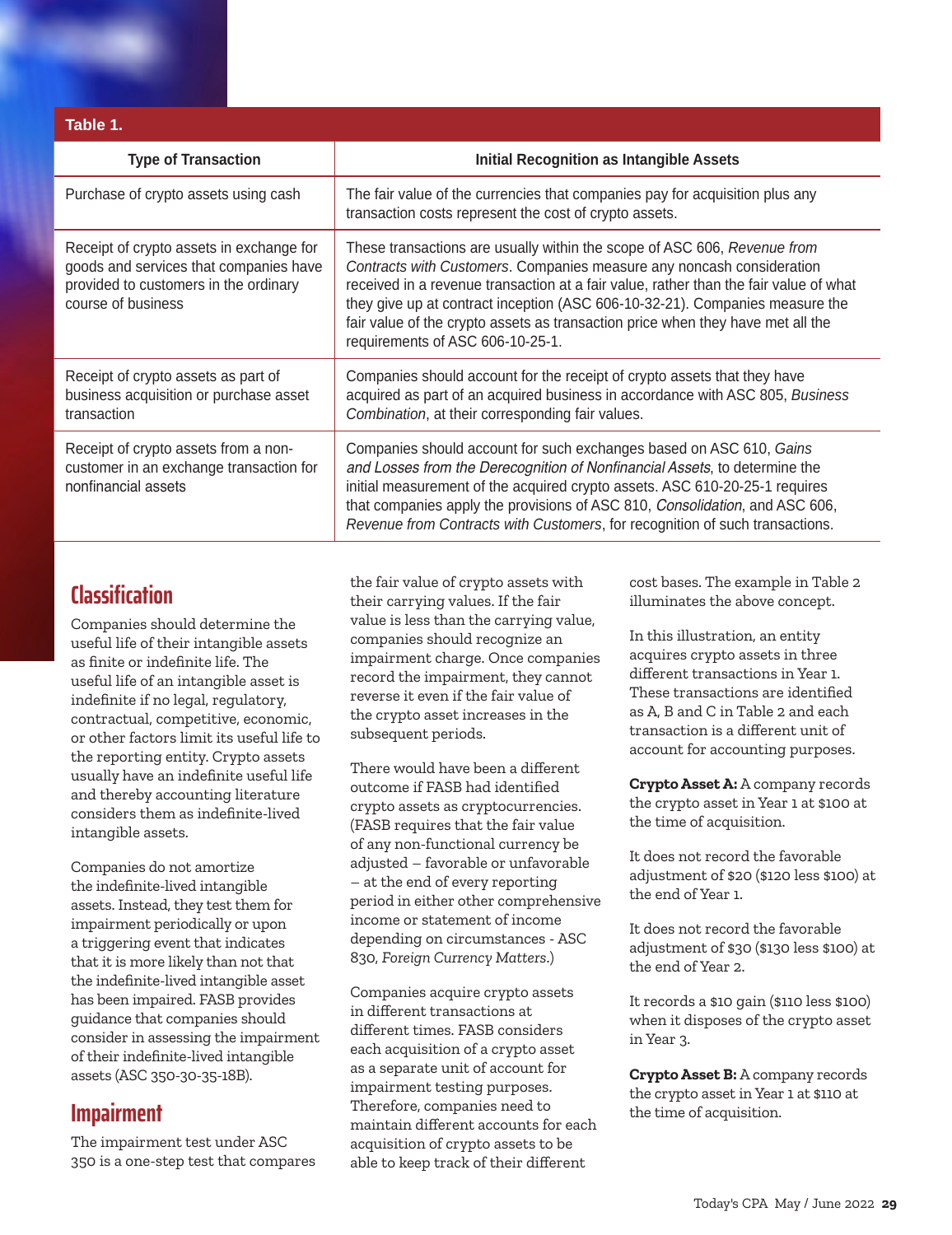# **CPE ARTICLE**

| Table 2.                                                            |                                                                                       |                                       |                                                  |                                                           |  |  |  |  |
|---------------------------------------------------------------------|---------------------------------------------------------------------------------------|---------------------------------------|--------------------------------------------------|-----------------------------------------------------------|--|--|--|--|
| <b>Crypto Asset</b><br><b>Unit of Account</b><br><b>Acquisition</b> | Year 1<br><b>Fair Value</b><br>at the<br><b>Acquisition of</b><br><b>Crypto Asset</b> | End of<br>Year 1<br><b>Fair Value</b> | End of<br>Year <sub>2</sub><br><b>Fair Value</b> | Year <sub>3</sub><br><b>Disposal and</b><br>Derecognition |  |  |  |  |
| A                                                                   | \$100                                                                                 | \$120                                 | \$130                                            | \$110                                                     |  |  |  |  |
| B                                                                   | \$110                                                                                 | \$80                                  | \$90                                             | \$75                                                      |  |  |  |  |
| C                                                                   | \$120                                                                                 | \$130                                 | \$80                                             | Not Applicable                                            |  |  |  |  |

| Table 3.                  |                                                        |                  |                  |                                                           |                   |  |  |  |  |
|---------------------------|--------------------------------------------------------|------------------|------------------|-----------------------------------------------------------|-------------------|--|--|--|--|
| Unit of<br><b>Account</b> | Year 1<br><b>Acquisition of</b><br><b>Crypto Asset</b> | End of<br>Year 1 | End of<br>Year 2 | Year <sub>3</sub><br><b>Disposal and</b><br>Derecognition | Gain or<br>(Loss) |  |  |  |  |
| A                         | \$100                                                  | \$100            | \$100            | \$110                                                     | \$10              |  |  |  |  |
| B                         | \$110                                                  | \$80             | \$80             | \$75                                                      | (\$5)             |  |  |  |  |
| С                         | \$120                                                  | \$120            | \$80             | Not Applicable                                            | $(\$40)$          |  |  |  |  |

It records the unfavorable adjustment of \$30 (\$110 less \$80) in Year 1.

It does not record the favorable adjustment of \$10 (\$90 less \$80) in Year 2.

It records a \$5 loss (\$75 less \$80) when it disposes of the fixed asset in Year 3.

**Crypto Asset C:** A company records the crypto asset in Year 1 at \$120 at the time of acquisition.

It does not record the favorable adjustment of \$10 (\$130 less \$120) in Year 1.

It records the unfavorable adjustment of \$40 (\$120 less \$80) in Year 2.

See Table 3 for the bases of crypto assets at the end of each reporting period.

# **Fair Value Measurement**

ASC 820, *Fair Value Measurement*, establishes a framework for determining fair value. FASB defines fair value as the price that a company may receive selling an asset or pay to transfer a liability in an orderly transaction between the market participants (ASC 820-10-20).

Fair values have the following threelevel fair value hierarchy:

**Level 1:** Quoted prices in active markets for identical assets or liabilities that companies can access at the measurement date.

**Level 2:** Observable inputs other than Level 1 inputs.

**Level 3:** Unobservable inputs.

ASC 820 gives precedence to observable over unobservable inputs. In most instances, companies can determine the fair value of crypto

assets as Level 1. The *Wall Street Journal* includes market information in its Markets/Market Data/ Currencies section. The information is [available online at this link.](https://www.wsj.com/market-data/currencies?mod=nav_top_subsection)

# **Tax Implications**

The IRS provides guidance in Notice 2014-21, which was later supplemented by Rev. Rul. 2019- 24. This guidance requires that companies treat crypto assets as properties rather than currencies and apply general tax principles applicable to property transactions to crypto assets.

Taxpayers can classify the crypto assets that they hold as business, investments, capital assets, or inventory. Some examples for the tax treatment of crypto assets include:

- Companies that receive crypto assets as payment for the goods and services that they deliver or provide include in their earnings the fair value of the crypto assets upon their receipts.
- Companies that exchange crypto assets for other properties incur gains on the exchange, if their adjusted bases in the crypto assets is less than the fair value of the property received or a loss if it is more.
- Companies that sell crypto assets that they hold generally recognize capital gain or loss upon the sale of their crypto assets.
- Companies that sell crypto assets that they hold as noncapital assets (e.g., inventory) generally recognize ordinary income gain or loss upon the disposition of capital assets.
- Companies that pay their employees' wages in the form of crypto assets should include the fair value of crypto assets for payroll tax withholding purposes.

# **Mining**

Mining is the process of creating new cryptocurrencies and bringing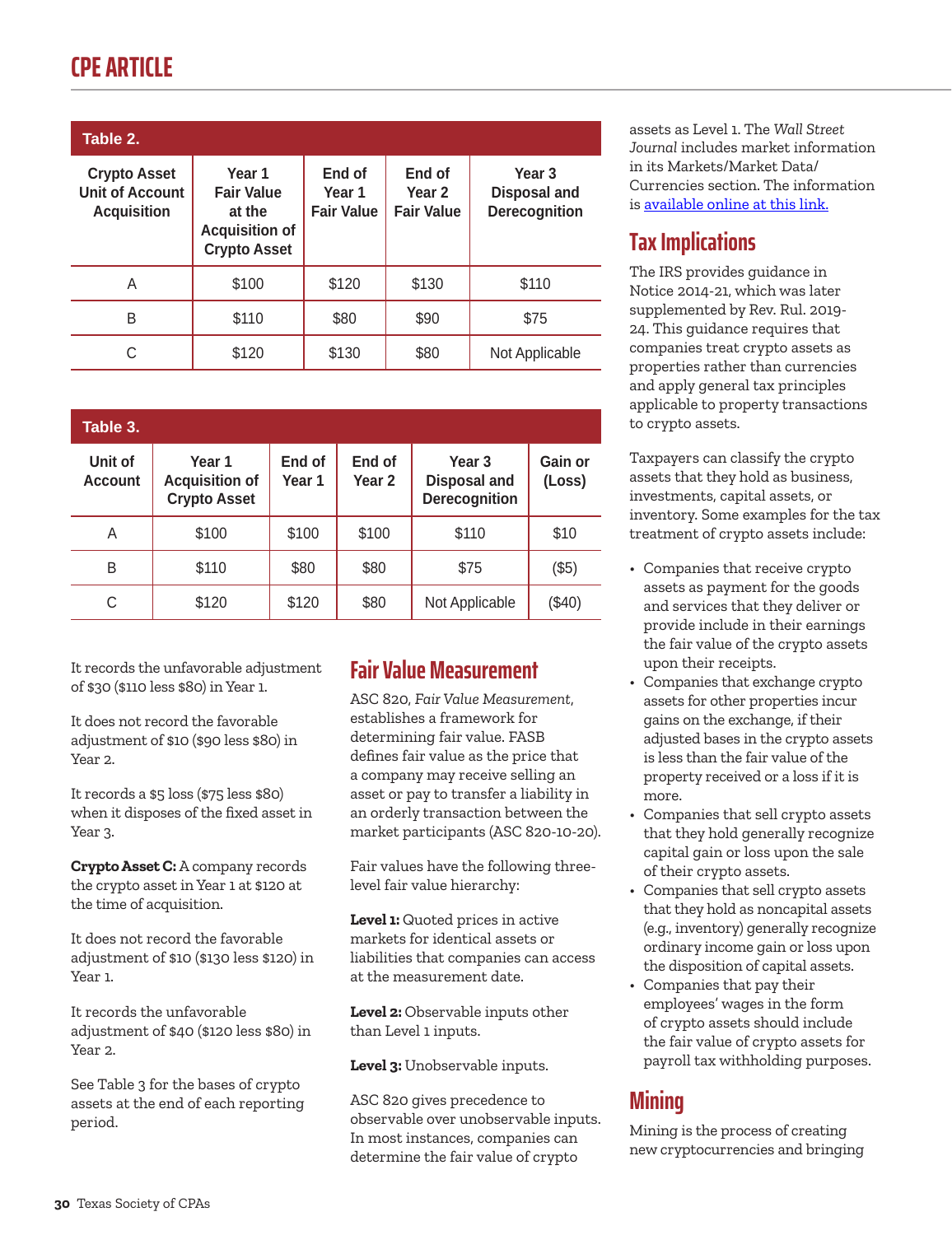them into circulation by solving complex mathematical problems and it is a fundamental component of blockchain technology.

Cryptocurrency miners often require many sophisticated and powerful computers and the operation consumes a significant amount of electricity. The common belief is that since producing electricity usually relies on the burning of fossil fuels, the mining process has irreversible environmental footprint costs.

Companies that engage in mining activities credit their mining income account and debit the newly generated cryptocurrency assets in their books at fair values. They account for expenses, such as costs of electricity, and depreciation of capital assets, such as computers, throughout the operation. Similarly, for tax purposes, companies should reflect the fair value of the mined crypto assets in their gross income at the date of acquisition.

### **Controls**

Companies should exercise their internal controls over financial reporting (ICFR) for their digital asset holdings similar to other

categories of their assets on their balance sheets. However, there are certain peculiarities related to crypto assets that companies should consider on their ICFR for their crypto assets.

The peer-to-peer nature of blockchain transactions is designed such that it makes the reversal of transactions very difficult or impossible. This implies that once

risk that private keys could be stolen or lost. Therefore, companies need to maintain controls for proper storage and safeguard of their private keys.

### **Disclosures**

Companies include general disclosures in their notes to financial statements for their crypto asset policies based on ASC 235, *Notes to Financial Statements*, and disclose

# **Crypto assets usually have an indefinite useful life and thereby accounting literature considers them as indefinite-lived intangible assets.**

companies send transactions to a particular wallet address, they can no longer perform any adjusting blockchain entry. Thus, controls over the initiation and authorization of transactions are critical to avoid any erroneous transfer that may lead to the loss of crypto assets.

Digital assets are secured transactions using "private keys." This means that there is an inherent risks and uncertainties associated with their crypto assets based on ASC 275, *Risks and Uncertainties*.

Furthermore, companies disclose the impairment of their crypto assets based on ASC 350, *Intangibles*–*Goodwill and Other*). Finally, the Securities and Exchange Commission (SEC) has additional considerations for registrants in its Regulation S-X for disclosures and



Built on strength, stability and a well-established track record.

### **Let's Start a Conversation**

Need to discuss financial planning,<br>investment management or estate and trust questions? we can help<br>you navigate financial complexity.<br>Contact us to meet with a private<br>wealth advisor.

### 713.683.7070

10000 Memorial Drive,<br>Suite 650, Houston, TX 77024



Westwood<br>Wealth Management®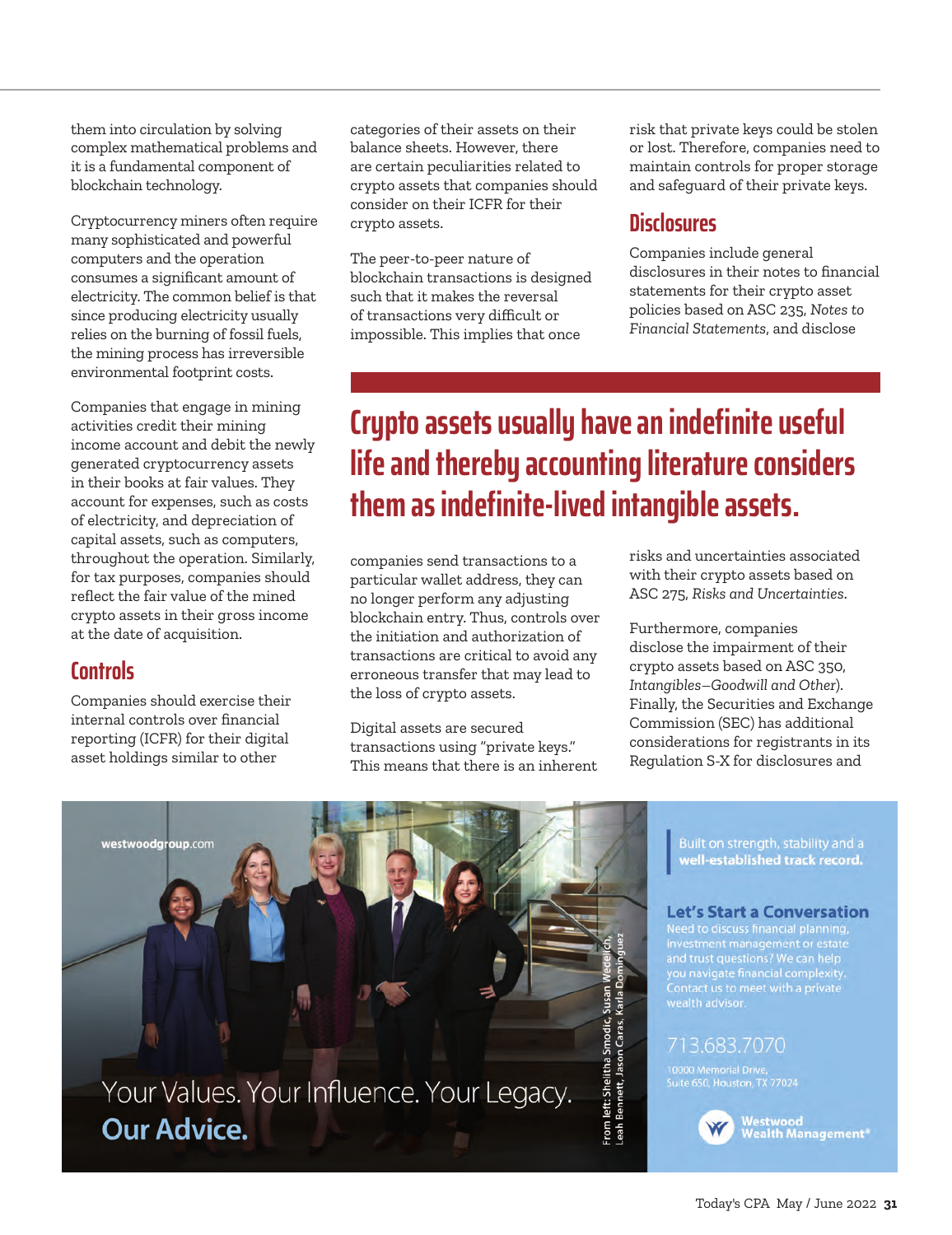Need to learn more about cryptocurrency taxation, technology and other issues? TXCPA CPE programs are available. Go to the [Education area of our website.](https://www.tx.cpa/search?#/?search=cryptocurrency)

subsequent events (also see ASC 855, *Subsequent Events)* that may apply to crypto assets.

### **Summary**

FASB has not issued any guidance to address crypto assets' accounting per se. However, based on existing GAAP guidance and AICPA's non-authoritative literature, the prevalent practice is to consider crypto assets as indefinite-lived intangible assets.

Similarly, the IRS has treated crypto assets as properties and has made them subject to its rules for transaction of properties.

Companies that deal with crypto assets should provide accounting processes and systems to properly account for them as indefinite-lived intangible assets.

Furthermore, companies need to provide adequate controls to account for the safekeeping and proper use of their crypto assets to enable their board of directors to perform proper oversight. Companies also need to provide relevant disclosures in their financial statements.

The use of cryptocurrencies has been expanding at a rapid pace, and more and more companies accept them in their normal course of business. Therefore, the author believes that relegating the accounting issues on this subject

to some existing standards may no longer suffice to convey the complexities of accounting and disclosure issues surrounding digital assets.

FASB and the SEC will eventually address the cryptocurrencies more comprehensively and will issue more specific guidance to provide a substratum to deal with the specific and emerging accounting issues of digital assets.

*About the Author:* Josef Rashty, CPA, Ph.D. (Candidate) is a member of the Texas Society of CPAs and provides consulting services in Silicon Valley, California. He can be reached at [jrashty@josefrashty.com](mailto:jrashty@josefrashty.com).

# ACCOUNTANTS CONFIDENTIAL ASSISTANCE NETWORK

# **TXCPA ACAN**

# The accounting profession is demanding of your TIME, ATTENTION & ENERGY

It shouldn't take a toll on your **MENTAL & PHYSICAL HEALTH** 

# Call 866-766-2226 or visit www.tx.cpa/resources/acan

If you are struggling with alcohol addiction, substance abuse or mental health issues, ACAN is here to help. ACAN provides a confidential conversation with CPA volunteers who have first-hand experience with these issues. ACAN helps you learn how to merge healthier living with your demanding accounting career, and can provide referrals to professionals who are familiar with your unique challenges. Don't hesitate to get the help you need today.



ACAN convenes regular meetings of CPAs, exam candidates & accounting students for mutual support & opportunities to assist others. Call or visit us online to learn more.